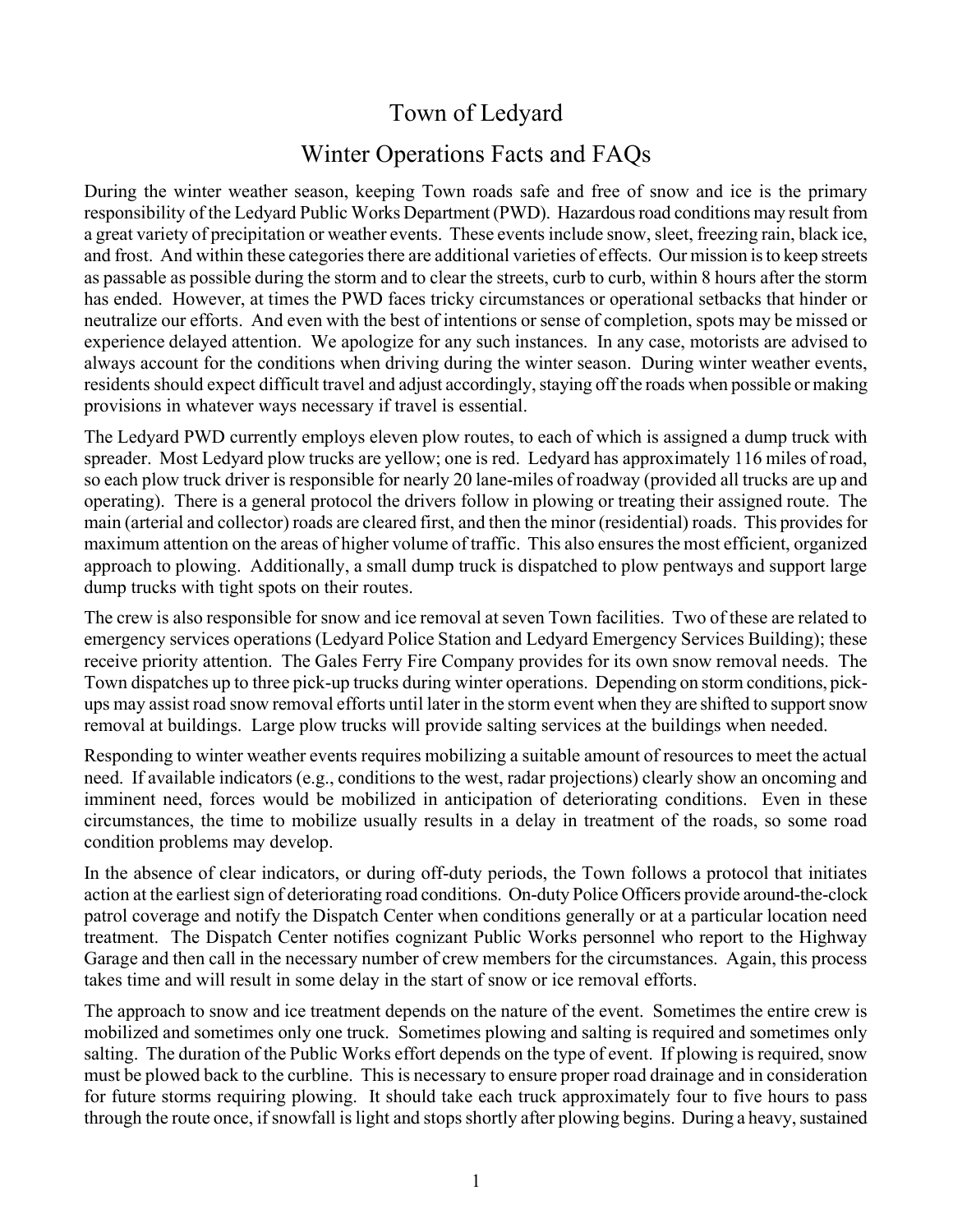storm, the driver will make several passes to keep roads passable and it typically takes about eight hours after snow has ended to complete plowing efforts.

Ledyard Public Works employees are dedicated to providing residents the best snow and ice removal services they can with the manpower and equipment resources available. These individuals restrict their vacation plans during for the entire winter weather season to place themselves in an available status. During winter operations, these individuals tackle storm events that persist 24 hours and beyond. And when they are released after an event, they are typically greeted at home by their own personal snow removal needs.

Residents are directed to certain important restrictions related to snow removal in Town rights-of-way. The details of these are found in Ordinance #300-027. More specifically, these address prohibitions concerning parking and placement of snow.

More information on snow and ice removal operations, procedures and impacts is provided below in the form of answers to frequently asked questions or concerns from residents. Usually, there is a reasonable answer or explanation for such legitimate questions and concerns.

# PLOWING Q & A

- Q: If the Town knew the storm was coming, you should have had the trucks standing by to go out when it started.
- Q: I noticed plow trucks were not on the road until more than an hour after the storm began.
- Q: You should lay down some sand or salt before the snow starts.
- A: Though the Town pays particular attention to weather forecasts in advance of storm events, the exact timing of the onset of an event is typically hard to pin down. In several cases, forecasted events haven't even materialized. In many other cases, unanticipated or unforecasted problems arise. The bottom line is forecasts are often unreliable in various ways.

In cases where forces are mobilized at off hours, there is frequently a delay between the onset of hazardous conditions and treatment of those conditions at every spot on every Town road. Motorists are advised to drive according to the conditions, even after treatment has begun.

Crew members called in or held over are entitled to a minimum amount of overtime whether or not they are utilized. Because of this, the Director of Public Works or Superintendent are careful to ensure that a need does or will exist before mobilizing forces to the degree deemed necessary.

Pretreating road surfaces with salt too far in advance of an anticipated event is generally not effective. First, because of the uncertainty of the timing and nature of the event, the salt treatment may have been unnecessary, or could be neutralized (e.g., blown off the road) during a protracted delay of the onset of frozen precipitation. It is usually more beneficial for road clearing efforts for the salt to be spread when and after it is clearly needed.

- Q: Who is responsible to clear snow and ice on the State roads?
- A: The State of Connecticut DOT is responsible for snow and ice removal efforts on the following roads in the Town of Ledyard:
	- Route 12
	- Center Groton Road (Route 117)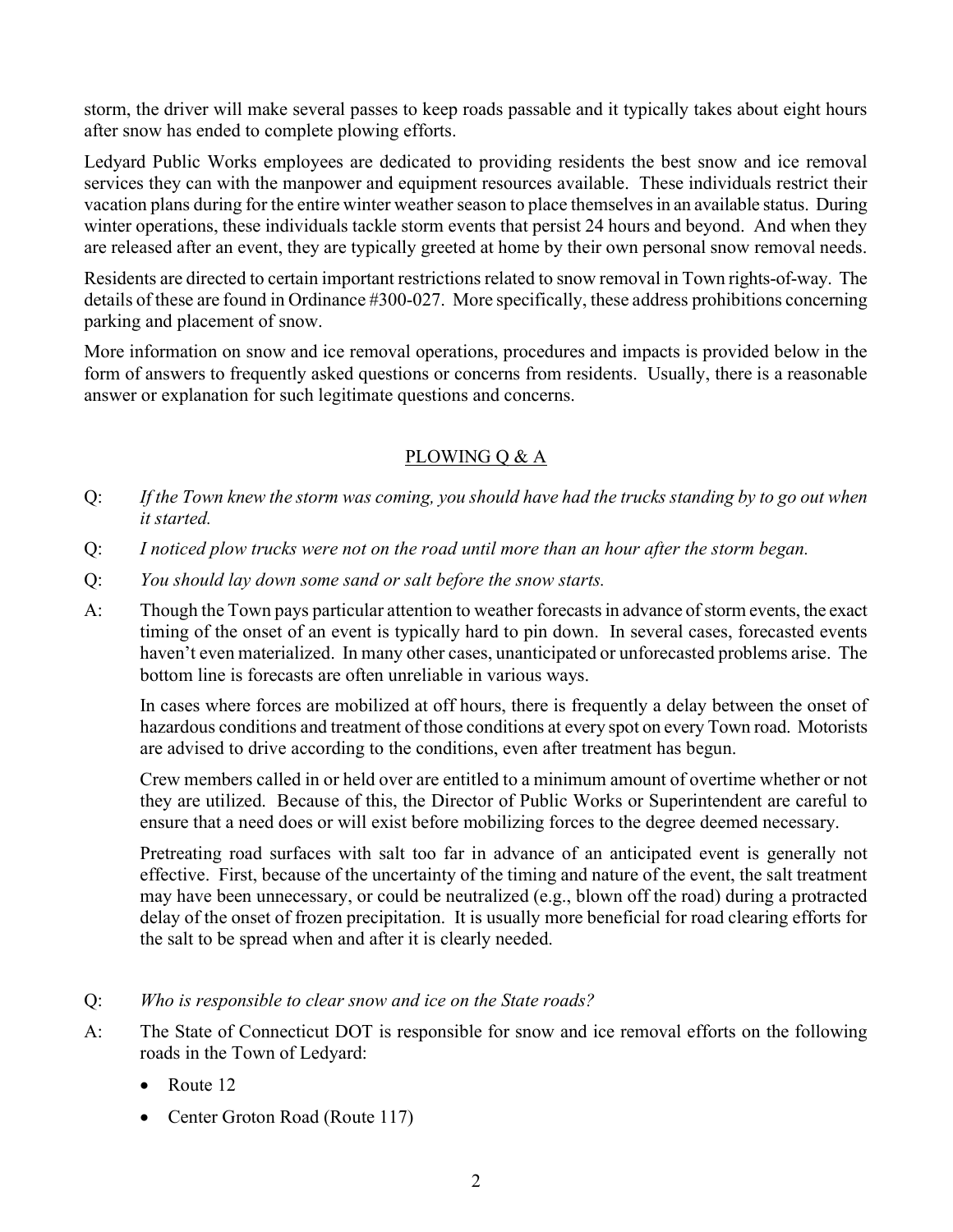- Colonel Ledyard Highway (Route 117 portion)
- Stoddards Wharf Road/Iron Street/Indiantown Road (Route 214)
- Route 2

The State of Connecticut utilizes their own fleet of plow trucks to accomplish this effort. State of Connecticut trucks may be identified by their orange color.

- Q: The Ledyard crew did a lousy job.
- Q: Ledyard's roads are in bad shape compared to
- A: The Ledyard DPW crew is dedicated to snow removal. Ledyard DPW personnel forego vacation during the snow removal season, so they are available to provide removal service. They also stay on the job as long as it takes to complete the job; this usually involves a few storms every year that require continuous coverage of up to 36 hours and has involved storms that have lasted more than 48 hours. They do this with limited and sometimes no sleep, and then they return to their own homes to face private snow removal needs there.

Ledyard DPW personnel endeavor to provide the best snow removal service that conditions allow. There will be times when storms will exceed our capacity to keep up with the resources we have, or where equipment breakdowns will diminish our ability to respond. In these circumstances we will adjust and apply our resources to the effort in the best way possible.

There may be a reasonable explanation for observed differences in road conditions. The condition of roads during and after snow removal operations is affected by many factors. These include: type of precipitation or icing condition, rate of precipitation, air temperature, road surface temperature, change of temperatures during and/or after the storm, timing of start of snow/ice control operations, frequency of plowing passes, type of material spread, amount of material spread, when material was spread, amount of sun exposure, and amount of vehicular traffic. Motorists may see a relative difference in conditions based on one or more of these factors.

Poor road conditions during storm events are usually most related a rate of snowfall that exceed the crew's capacity to keep up. Poor road conditions after storm events are usually most related to temperature dynamics and lack of sun exposure. Also, certain factors may have positive or negative affects depending on other conditions. For instance, heavier traffic tends to assist clearing efforts during snow events, but under certain temperature conditions, traffic during a storm could cause packing of the snow into a layer resistive to plowing. So, though heavier traffic tends to ultimately help with road clearing, this is not always the case during a storm. After a storm, traffic tends to accelerate melting and clearing of the road. The higher traffic volume explains why, in most circumstances, main roads will remain clearer during a storm and clear faster after a storm.

This does not mean that particular problems in our approach do not arise. The Ledyard Director of Public Works takes responsibility first for those problems that may be related to overall operations, such as timing of the start of removal. Decisions and judgments in these areas involve several important factors, such as public safety, cost, and contractual obligations. The Ledyard Public Works Director and Highway Superintendent take responsibility for any concerns residents may have with how snow plow drivers do their job. Residents should not confront drivers directly, but contact the Highway Garage at 464-9060 to file any complaint. The Superintendent and/or Director will receive the complaint and investigate and take action accordingly.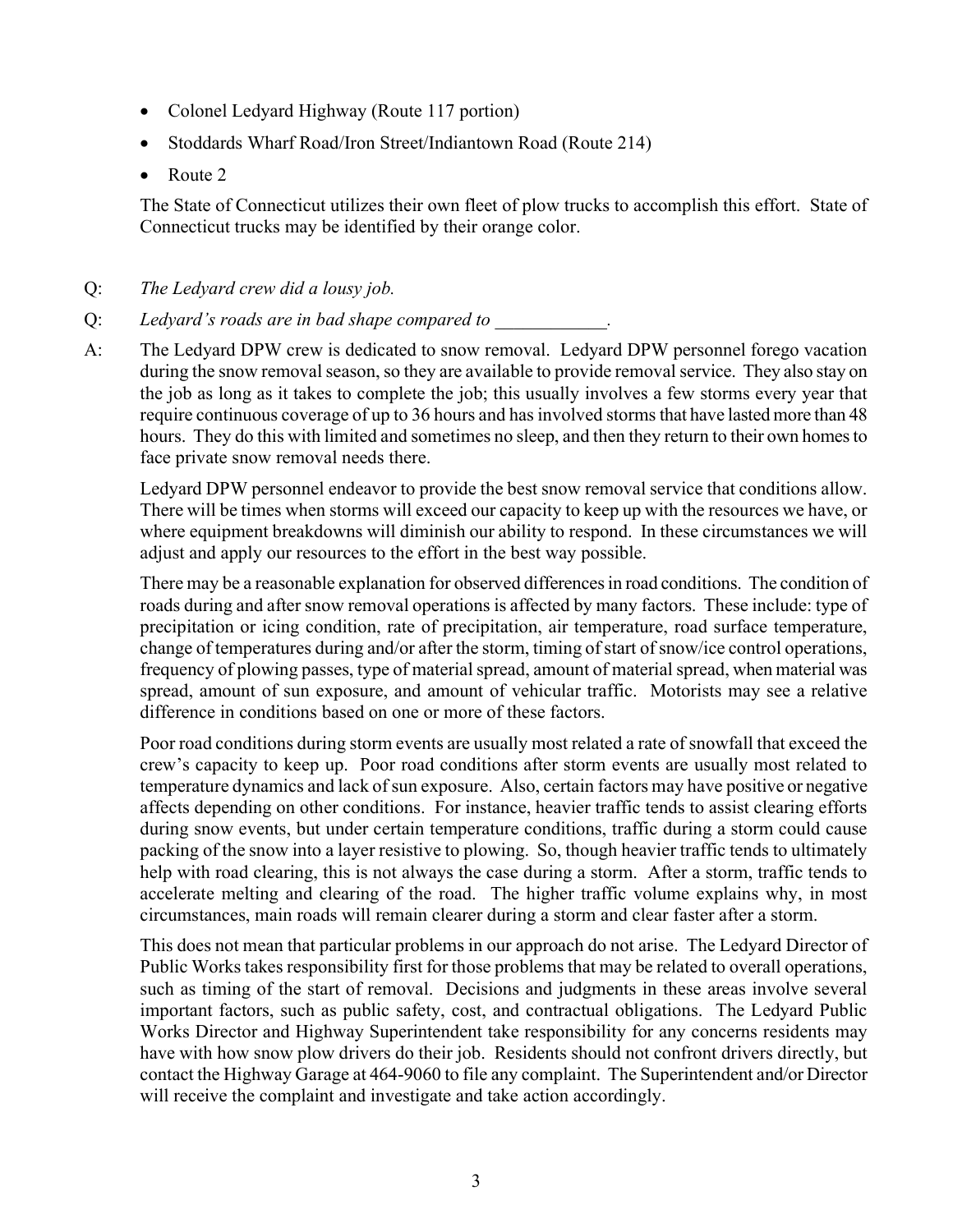- Q: My street always seems to be the last one plowed.
- Q: My street hasn't been plowed yet.
- Q: My street was plowed hours ago, and I haven't seen a plow truck since.
- Q: There are always problems at this spot. Why don't you clear it up sooner and keep it clear?
- A: Because of the magnitude of main roads assigned, plow drivers frequently cannot get to every high traffic area before conditions deteriorate. And in particularly bad conditions (e.g., high snowfall rate), plow drivers may not even be able to keep up. In spite of continuous attention to their routes, conditions will deteriorate quickly between passes. Especially in these cases, the residential areas can expect to receive less attention until the storm lets up. As a result, the final condition of the residential areas may be worse than the main roads.

During storm events, the two-way radio is continuously monitored at the Highway Garage to communicate with the drivers. The Police and Dispatch Center monitor the same radio frequency and communicate with the PW Department as necessary. Thus, if a special need arises, drivers can be vectored in to spot treat the location. There have been cases when drivers have been pulled off their route(s) to aid another driver in such circumstances. Obviously, if this occurs, the assisting drivers will get behind in their own route(s).

Equipment is well maintained and operated; however, breakdowns do occur. Because of the number of trucks on the road during major events, it is typical that one or more will breakdown during the course of a long storm event. In these cases, plowing delays are inevitable, and can be large depending on the magnitude of the equipment problem(s) and whether the unit can be repaired and return to its route.

Also, drivers need reasonable time to eat meals. Drivers seek opportune times to eat, if storm conditions allow, so that route conditions suffer as little as possible. In extended storms, drivers will need down time to rest. Drivers will typically not rest unless the event exceeds 36 hours, opting rather to stay on their routes to keep up with the storm.

# Q: What happens when a parking ban is declared?

A: A parking ban is implemented when, based on the severity of a storm event, the Mayor calls a snow emergency in accordance with Ordinance #300-027. The reasonable intent of a parking ban is to have roads open curb-to-curb to facilitate complete clearing of heavy amounts of snow. Generally, the time frame for a ban is from about the time we believe we will begin the plowing operation until 8 hours after the anticipated end of the storm.

Also, Ordinance #300-027 stipulates penalties that may be imposed for violations, including fines and towing of violating vehicles at owner's expense. Any vehicle parked on the street during a parking ban is subject to being ticketed by the Police Department. Any vehicle parked on the street during the parking ban will be towed if it hinders the plowing operation at any time, or it is parked on the street during the final clean up.

Ordinance #300-027 further prohibits the parking of vehicles on Town streets between the hours of 1:00 to 6:00 AM during the period December 1 through March 31. Residents should find a place to park their vehicles, etc., off the road so confrontations related to snow removal efforts will be avoided.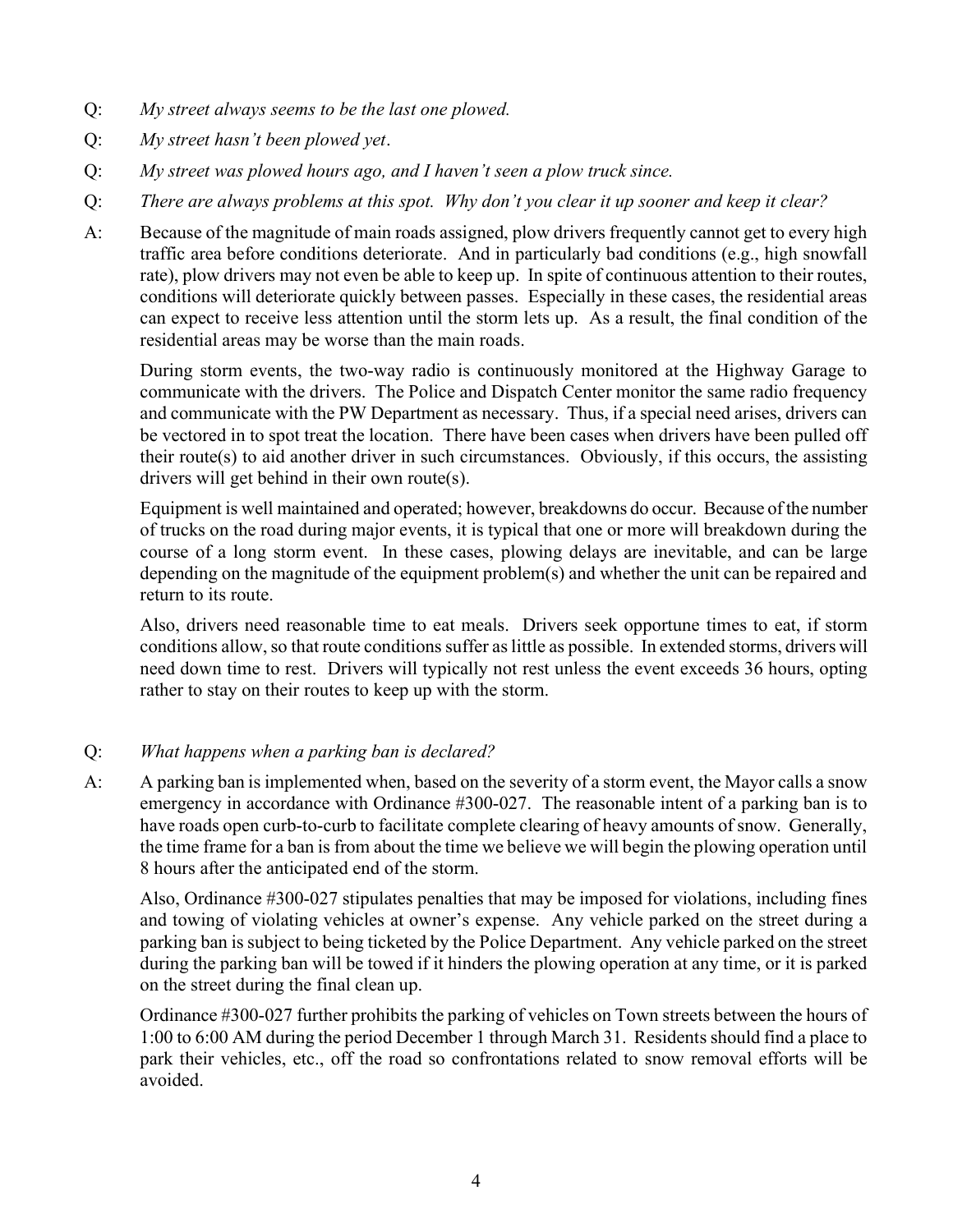- Q: Why do the plow trucks have to drive so fast?
- A: Like all other vehicles, plow trucks are bound by posted speed limits. Beyond this, the goal is to get the snow off the street as expeditiously as possible. The speed of the truck is directly related to any combination of the following factors: 1) the volume of snow on the street, 2) the consistency of the snow, and 3) the height of the berms on the side of the street. The plow truck must travel fast enough to throw heavier and/or deeper snow over higher berms. Though within speed limits, there may the appearance that trucks casting snow are going fast, especially when plowing slushy accumulations.
- Q: I didn't see the need for the driver to be plowing; I didn't see any snow on the road.
- Q: Why are the plows still out?–you guys are only out to collect extra overtime pay.
- Q: I'm a taxpayer...
- A: Town crews are only mobilized at such time as they are needed for snow or ice removal in Town roads, and they are released as soon as road conditions allow. No effort is made to extend unnecessary or gratuitous overtime to employees. Public Works forces are mobilized to deal with real road hazards, as typically witnessed by on-duty Police Officers or other emergency services personnel and passed on to the Dispatch Center for notification of cognizant Public Works personnel.

There are two major explanations for continued plowing after the snow has ended.

- First, certain events (e.g., sleet) leave a hazardous frozen coating that is not apparent to the eye, especially from a distance. In such cases, if the temperature is expected to drop or remain below freezing, it is essential to scrape loose coatings of slush or ice off the roads to avoid long-term hazards. It may not appear that there is anything to plow, but drivers would not drop their plows unnecessarily.
- Second, drivers may be pushing back snow to the curbline. Though the driving lanes may be open, the snow and slush must be pushed back as far as possible to keep drainage structures open, to prevent follow-up hazards due to freeze-up, and to prepare for any future storm event. This is usually done at the very end of the snow removal effort, sometimes several hours after the snow has quit falling.

It may be helpful to know that for an average winter weather event involving overtime, Ledyard Public Works forces provide snow/ice removal at a cost of less than \$50 per mile of road, which includes all efforts through the course of the storm. This compares very favorably with an average cost of about \$50 for private contractor driveway plowing, which typically amounts to one pass in and one out in thirty minutes or less.

- Q: The storm ended several hours ago. Why are the plow trucks still out?
- Q: Why did the plow truck come through my road so many times?
- A: As a rule of thumb, drivers generally need about 8 hours to complete plowing after the snow quits. This includes pushing back the snow to the gutter line. Thus, several passes are needed to accomplish this. Again, main roads receive priority attention, and, particularly in large storms, they may be plowed more often to keep them open.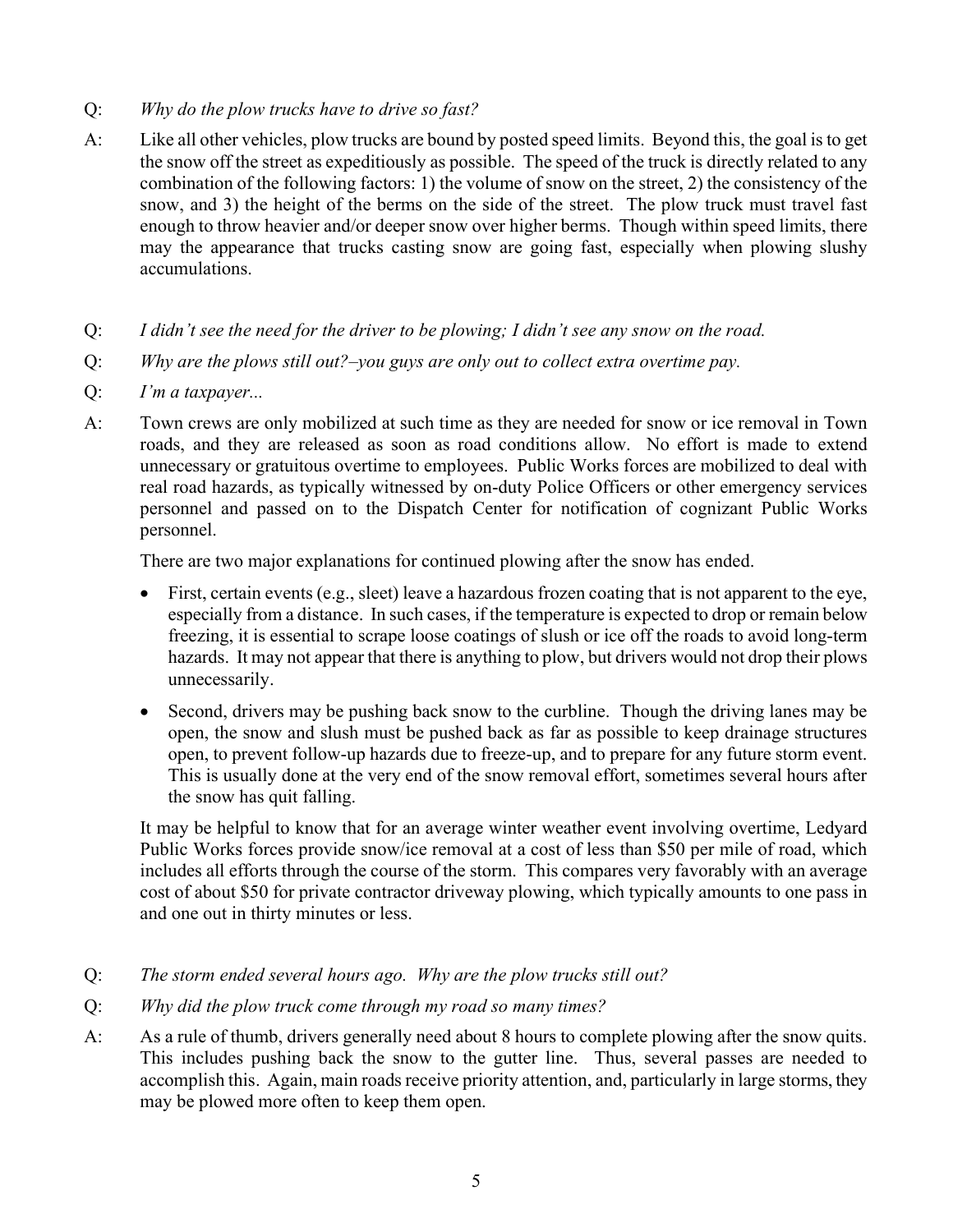#### Q: There was still ice and snow on the road after you got done plowing.

A: This is not always a problem, but can be a significant problem if certain conditions prevail. Sometimes conditions at the road surface promote snow packing, a situation where a hardened layer of frozen precipitation adheres firmly to the asphalt. Such conditions include transition from freezing rain to sleet to snow. This layer may also develop if the temperature drops rapidly during or right after the snow fall, and the residual salt is inadequate to prevent freeze-up. When this hardpacked layer exists, even the Town's heaviest scraper plows tend to ride up onto it, rather than scrape it off.

In such cases, several days of sunshine or above freezing temperatures may be needed to loosen up and disperse this layer. Department personnel may have to return to retreat the areas in the interim, even several days after the event.

## Q: Why use road salt?

A: Salt is applied during the initial pass on the route to provide a base to prevent bonding of ice and snow to pavement. Once ice forms and becomes bonded to the pavement, it is very difficult to remove until favorable conditions prevail (e.g., warm temperatures, sunshine). Additional applications of salt are made as needed during the storm to prevent a bond and to improve safety and traction. A final treatment may be applied at the final pass to aid in melting snow and ice and prevents melting snow from turning to ice before the roads dry.

The Town of Ledyard went to a 100% treated salt product starting the winter of 2005-2006, in lieu of a sand/salt mixture, except in limited situations where a mixture may be suitable. Substantially less overall volume of product is needed to do the job, and there are several advantages offered by the treated salt in road treatment and cleanup during storms. In addition to the immediate benefits, spring sand cleanup efforts are substantially reduced.

- Q: The driver is putting down too much salt.
- Q: The driver is not putting down enough salt.
- A: The amount of salt put down is a function of the nature of the storm event. In some cases, when air or surface temperatures allow, little salt may be required. In other cases, especially in icing/sleeting situations or protracted snowstorms, salt may be continuously spread to keep the roads passable. In most case a white residual will be evident after remnants of snow and ice melt and roads are dry.

Department personnel have no interest in applying too little or too much salt. If drivers apply too little salt, the roads will not clear. Too much salt translates into unnecessary expense.

#### Q: Why do you have to plow curb to curb?

A: The goal of plowing is to clear as much of the road pavement width as possible for two-way traffic, to provide adequate drainage for subsequent melting and/or rain, and to allow access to the mailboxes by postal carriers.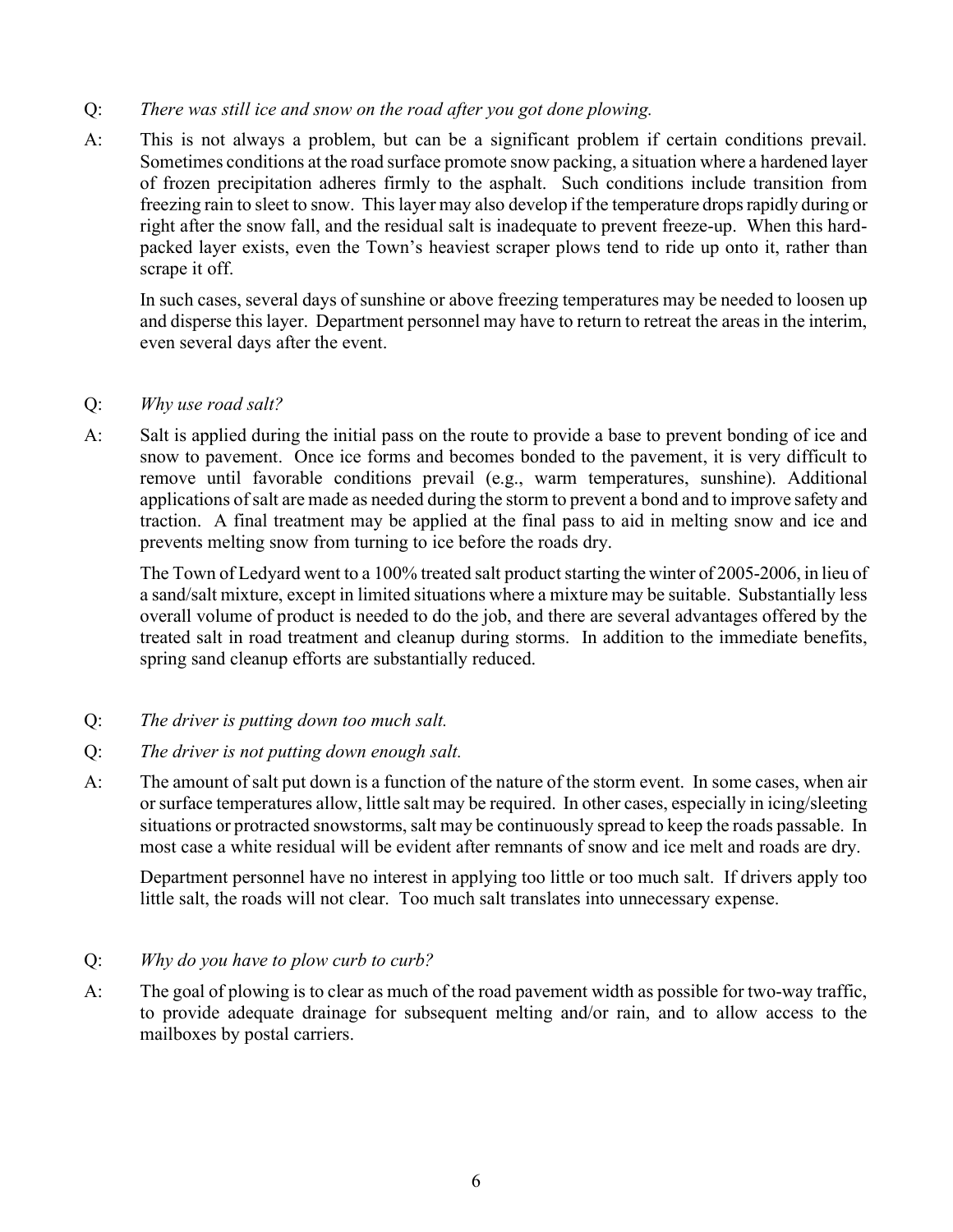- Q: Why is snow piled in my driveway?
- Q: I already finished shoveling my driveway, and that plow truck came by again and plowed me in!
- Q: Why the excessive amount of snow in my driveway?
- Q: Will the Town remove the snow from the end of my driveway?
- A: Snow is never deliberately placed in driveways. Snow cast into driveways and onto sidewalks is an unfortunate byproduct of a very necessary service we provide. When we plow a street, we are simply moving the snow that is in the street off to the side of the street. There is no useful method which allows operators to stop the windrow of snow coming off of the end of the plow. The greater the amount of snow, the more snow that is deposited on the side. For example, if a 12" snowfall is pushed straight to the side of the street from the center line of a 28'-wide street, there will most likely be a 4' high berm.

Because snow removal includes pushing the snow berm back to the curbline, the final pass may occur some time after the center of the road had been plowed open. Those residents who completed shoveling before the plow makes its final pass may find additional snow in the end of their driveways. One suggestion to reduce the amount of snow pushed onto your driveway is to shovel snow near the parkway to the right side of your drive as you face the street. This reduces the amount of snow being pushed onto your drive. Ultimately, the Town does not assume the burden of removing snow from the ends of driveways that is placed there as the result of snowplowing efforts.

- Q: I live on a cul-de-sac and I get more snow in my driveway and on my property than anywhere else in town. Why?
- A: Plowing cul-de-sacs is one the most challenging operations during a snowstorm. Most properties on cul-de-sacs have frontages which are narrower than lots on a straight street. Therefore, snow must be pushed into a smaller space. Cul-de-sacs without islands contain even more area which needs to be plowed and, as a result, even more snow has to be moved to the side.

It is impossible to have the truck push snow into the center of cul-de-sacs for several reasons. Trucks are not designed or built to be articulated enough to push snow to the center; this applies to cul-de-sacs with or without islands. Centrifugal force causes the snow to move off the plow toward the outside of the circle. Also, the center of most cul-de-sacs is an inappropriate spot for snow, not to mention icing problems that would result from melting snow in the center of cul-de-sacs.

Drivers do their best to avoid plowing cul-de-sac driveways in with excessive snow. But this requires finding open spaces between driveways in the cul-de-sac to place the snow. Depending on driveway locations, this may result in large mounds of snow in only one or a few spots in some culde-sacs.

- Q: Can I pay the Town to clear my driveway or sidewalk?
- A: No.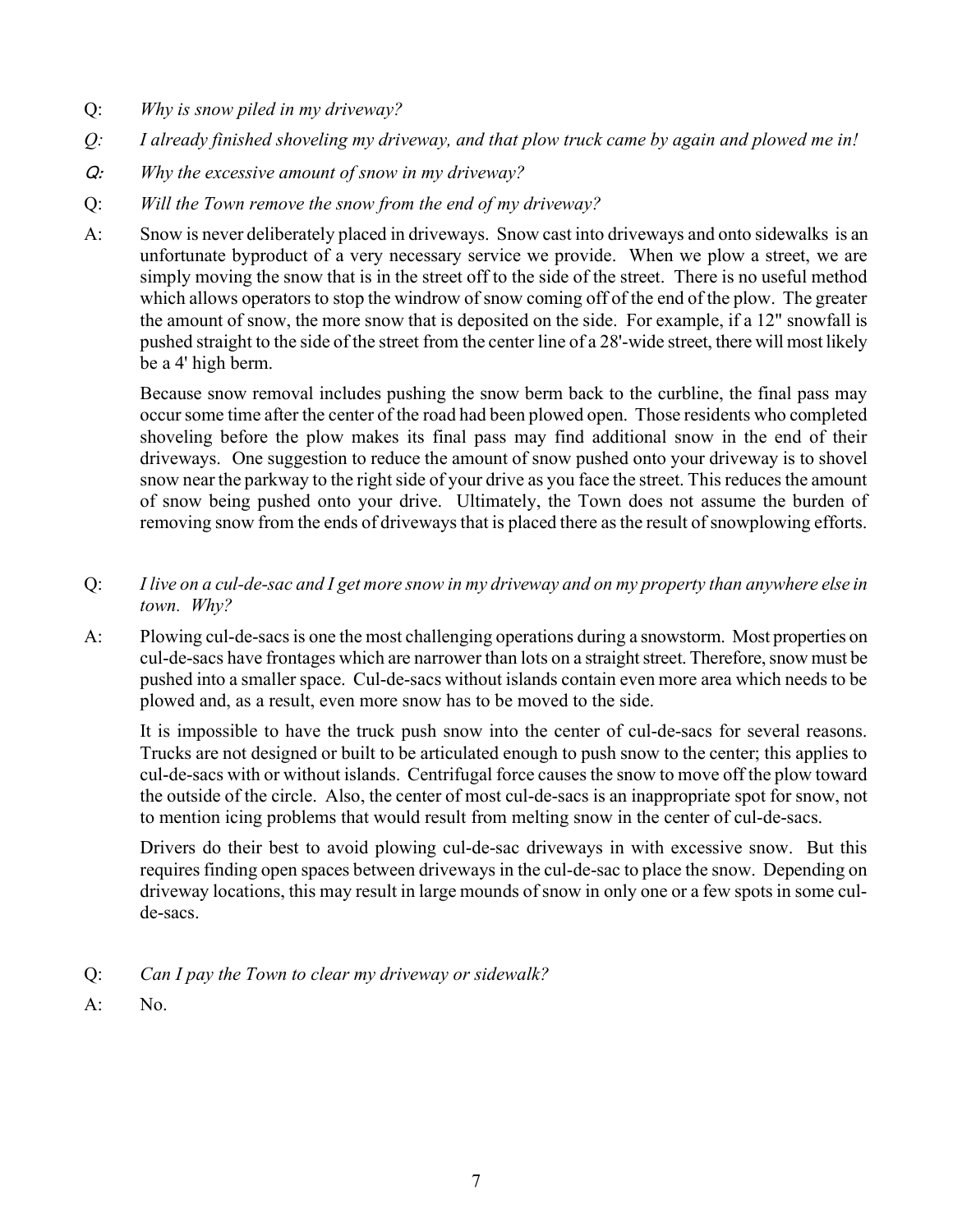## Q: Who is responsible for clearing in front of my mailbox?

A: We plow the streets curb to curb, or as close as we can get. Whatever snow is left in front of mailboxes is the responsibility of the property owner to remove or at least make the mailbox accessible to the mail carrier. If we made a mistake and left an unreasonable amount of snow on the edge of the street, we will return and cut back as much as we can. Residents should evaluate the location of their mailboxes. According to postal guidelines, mailbox door faces should be nine (9) inches from the road edge to avoid contact with the plow; the bottom of the mailbox should be between 42" and 48" above the road surface. If your mailbox is installed per postal guidelines, very little further clearing effort on your part should be necessary at your mailbox to provide access for the postal carrier.

# Q: The large piles of snow at the corners of my street are so high I can't see oncoming traffic. Who is responsible for removing the snow?

- A: If the piles cause a line of sight problem, the DPW will remove the snow to the extent the line of sight problem is eliminated. Following large snowstorms, this may take some time and depend upon reports received from motorists to alert us to a particular problem intersection.
- Q: The catch basin on my street is covered with snow. Who is responsible to clear it?
- A: The DPW, but any assistance by abutting property owners would help and would be appreciated. If a blocked catch basin is a problem for you, you may contact the DPW.

#### Q: My street is so narrow that 2 cars cannot pass side by side. What will be done?

- A: This usually happens for 2 reasons: 1) a smaller truck with a smaller plow is used and it cannot move larger amounts of snow completely off the side of the street, or 2) property owners or their private contractors place snow in the street. Streets that are less than two travel lanes wide will be widened after the storm as crews and equipment are available. In some cases, this may result in some snow being cast back onto already cleared sidewalks and driveways or placed back onto grassed areas.
- Q: You didn't clear the sidewalk in front of my house.
- A: Responsibilities for winter maintenance of sidewalks are laid out in Town Ordinance #600-005. Property owners who abut sidewalks are responsible for removal of ice and snow on them within 24 hours of the cessation of snow. The only exception in residential areas is the asphalt sidewalk along Gallup Hill and Town Farm Roads used by school children to walk to school.
- Q: I'm calling to report that the plow truck knocked over my mailbox.
- A: Mailboxes may be damaged by direct contact with the plow or by the snow cast by the plow. The Public Works Department will repair damaged mailboxes only if damage is the result of direct contact with the plow; damage resulting from contact by only slush or snow will not be repaired, nor will damage resulting from improper installation, placement, or deteriorated condition of its post or support structure.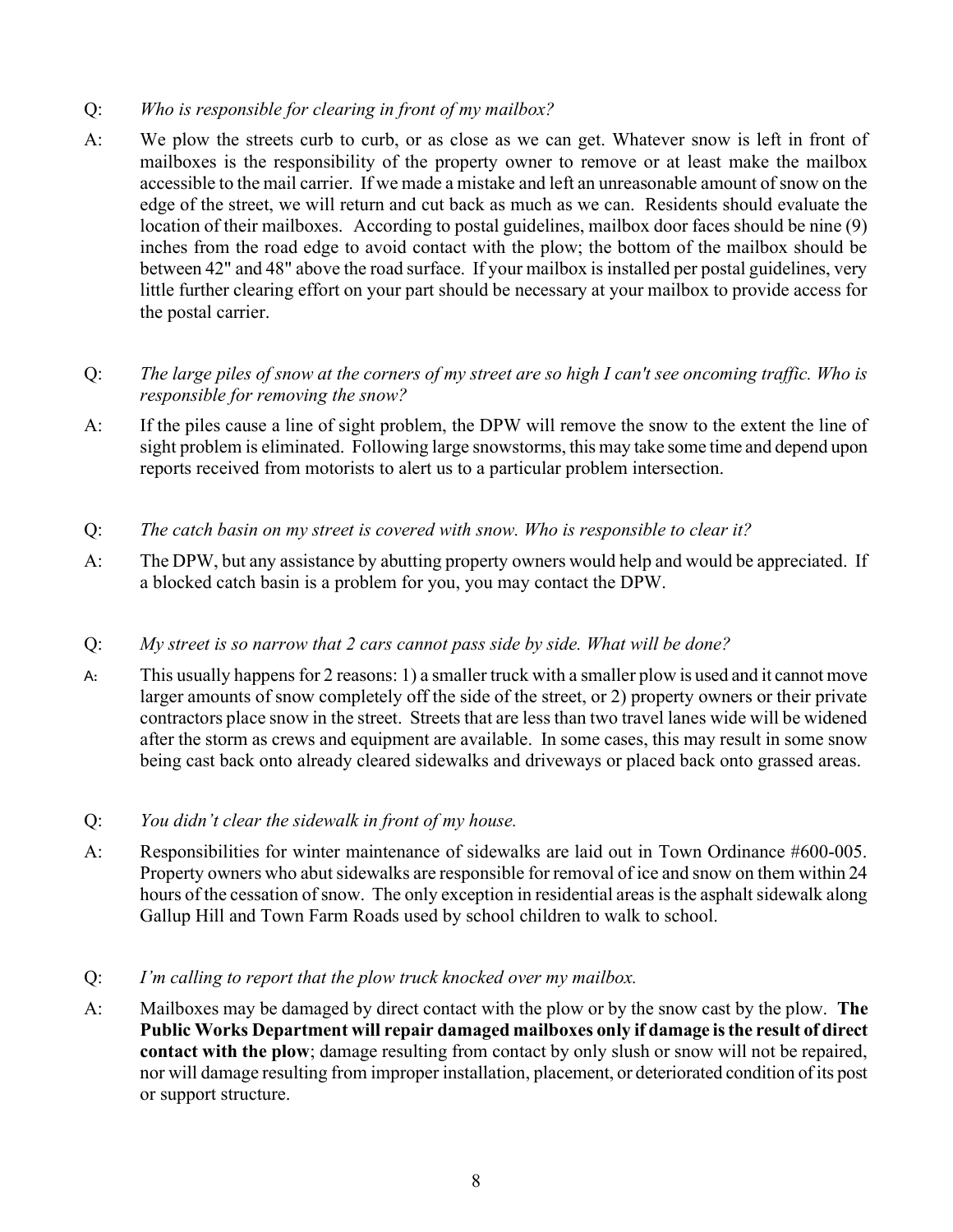Accordingly, residents should evaluate the location and condition of their mailboxes. Mailboxes should be securely fastened to a sturdy post which is solidly anchored in the ground; residents should choose a mailbox assembly that will withstand exposure to the substantial weight of a heavy snow cast from a large plow. According to postal guidelines, mailbox door faces should be nine (9) inches from the road edge to avoid physical contact with the plow; the bottom of the mailbox should be between 42" and 48" above the road surface.

If damage is sustained to your mailbox during a plowing event, you may contact the Highway Garage at 464-9060. Department personnel will inspect the damage and evaluate the situation according to the above guidelines. The Department will repair the damage if direct contact is confirmed.

## Q: I'm calling to report that curbing was damaged/plowed up in front of my house.

## Q: I'm calling to report that my driveway was damaged by the plow.

A: Curbing and driveway lip damage is a normal result of winter season plowing efforts. The Department has no intention or desire to cause this damage, since damaged areas must be attended to in the spring. However, due to the nature of plowing efforts, some damage is inevitable. The amount of damage may vary greatly depending on the nature of the winter. In heavy winters, just the higher frequency of snow removal efforts increases exposure of curbing and driveways to damage. Also, in winters where snow is preceded by a consistent sub-freezing period, the depth of frost in the ground reduces curb damage by providing added stability behind the curb. If frost is minimal or not present (which is typical especially early and late in the season), the risk and incidence of damage is greater.

It is generally essential for drivers to push snow back close to the curb to keep drainage areas open and to prepare for further snow events. Therefore, drivers cannot avoid close calls with curb contact. There are many areas that are chronically vulnerable to curb damage, such as cul-de-sacs. It would not be uncommon for these areas to see damage more regularly. Depending on the winter, curbing repairs may range up to 6,000 linear feet. Thus, if you experience damage at your frontage, be assured you are not alone.

If curbing along your property sustains damage, you may notify the Highway Garage at 464-9060 to report it. Your address will be added to a running repair list that will be used to track repairs. Also, as soon as the winter weather breaks, Department personnel are dispatched throughout the Town to systematically collect broken curbing for disposal. A list of location and length of damage is made to incorporate in the master repair list. Repairs typically commence late in the Spring and may continue into the Fall.

# Q: I'm calling to report that my basketball hoop [or other object at my property] was damaged by the plow.

- Q: Who is responsible for repairing plow damage?
- A: Residents are advised that Town Ordinance #300-027 regulates the placement of objects in Town roads and Town road right-of-ways. These objects can be anything, but frequently are permanent or portable basketball hoops, fences, trees or shrubs. Ordinance #300-027 requires residents to receive written permission from the Public Works Director for placing any obstruction or object in a Town